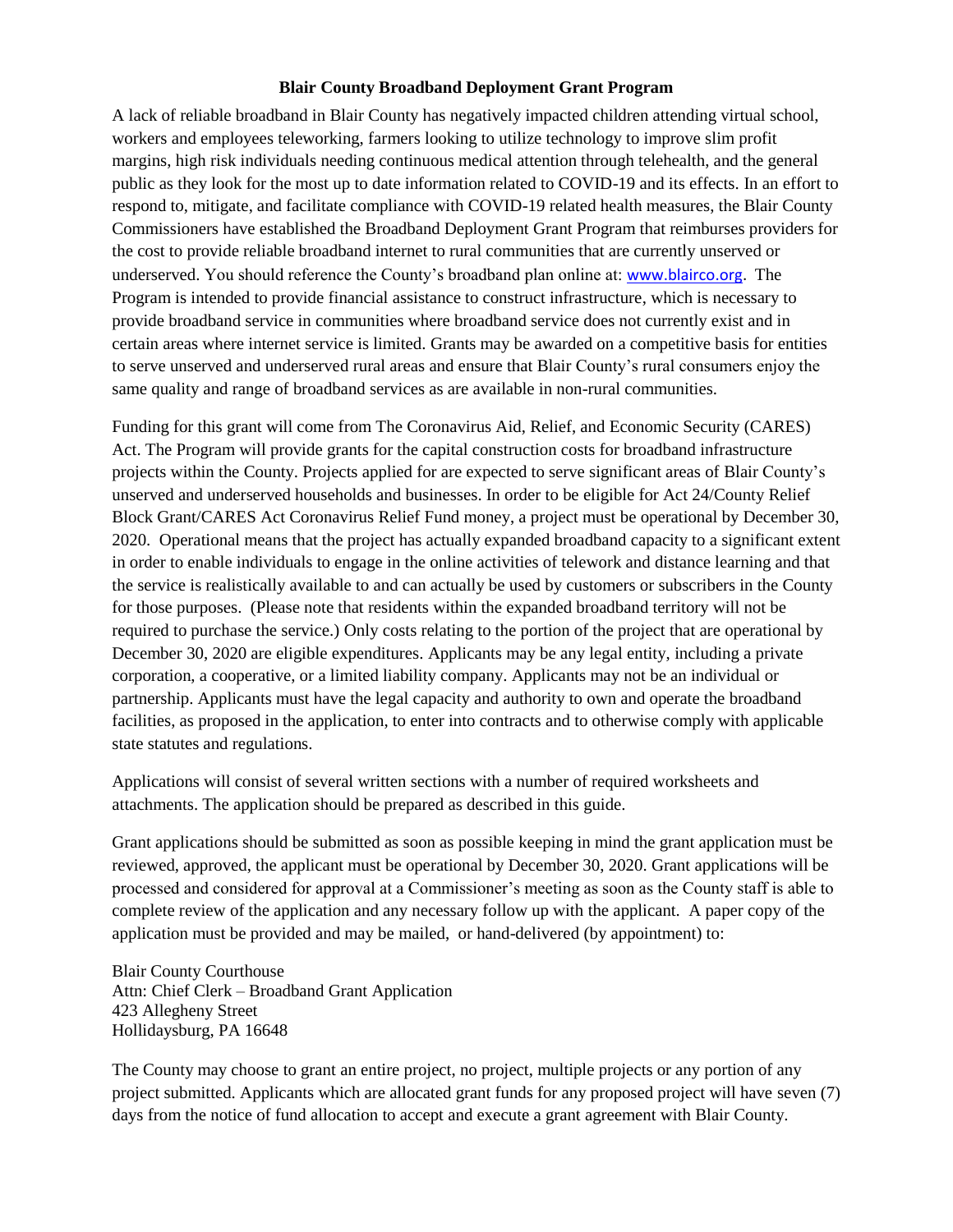### **ALL APPROVED PROJECTS MUST BE COMPLETED AND IN OPERATION BY DECEMBER 30, 2020.**

### **Completing the Grant Application**

This section addresses all of the information that must be submitted in order for an application to be deemed complete and considered for funding. Please make sure that all the necessary information is included in the appropriate section.

- **A. Broadband Grant Application Form**
- **B. Executive Summary of the Project**
- **C. Scoring Criteria Documentation**
- **D. System Design**
- **E. Service Area Map and Demographics**
- **F. Scope of Work**
- **G. Financial Information and Sustainability**
- **H. Statement of Experience**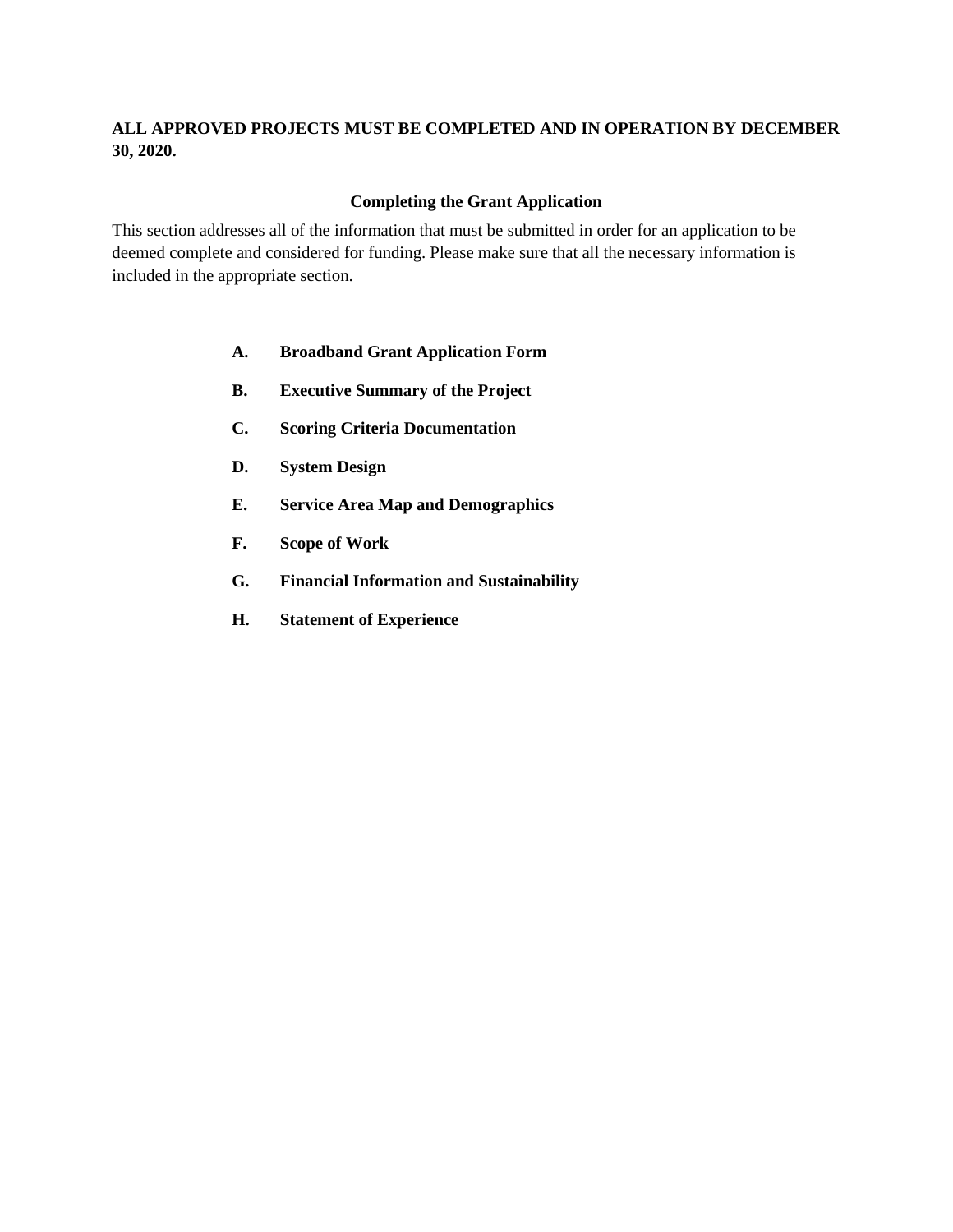# **Broadband Grant Application Form**

| <b>Applicant Information</b>           |                                                                                                                                                                                                                                                                                                                                                                     |
|----------------------------------------|---------------------------------------------------------------------------------------------------------------------------------------------------------------------------------------------------------------------------------------------------------------------------------------------------------------------------------------------------------------------|
|                                        |                                                                                                                                                                                                                                                                                                                                                                     |
|                                        |                                                                                                                                                                                                                                                                                                                                                                     |
|                                        |                                                                                                                                                                                                                                                                                                                                                                     |
|                                        |                                                                                                                                                                                                                                                                                                                                                                     |
|                                        |                                                                                                                                                                                                                                                                                                                                                                     |
|                                        |                                                                                                                                                                                                                                                                                                                                                                     |
| <b>Contact Information</b>             |                                                                                                                                                                                                                                                                                                                                                                     |
|                                        |                                                                                                                                                                                                                                                                                                                                                                     |
|                                        |                                                                                                                                                                                                                                                                                                                                                                     |
| Total estimated project cost:          | $\begin{array}{c c} \n\hline\n\end{array}$                                                                                                                                                                                                                                                                                                                          |
| Funds from Applicant or other sources: | $\begin{picture}(20,10) \put(0,0){\vector(1,0){100}} \put(15,0){\vector(1,0){100}} \put(15,0){\vector(1,0){100}} \put(15,0){\vector(1,0){100}} \put(15,0){\vector(1,0){100}} \put(15,0){\vector(1,0){100}} \put(15,0){\vector(1,0){100}} \put(15,0){\vector(1,0){100}} \put(15,0){\vector(1,0){100}} \put(15,0){\vector(1,0){100}} \put(15,0){\vector(1,0){100}} \$ |
| Amount of grant money requested:       | s                                                                                                                                                                                                                                                                                                                                                                   |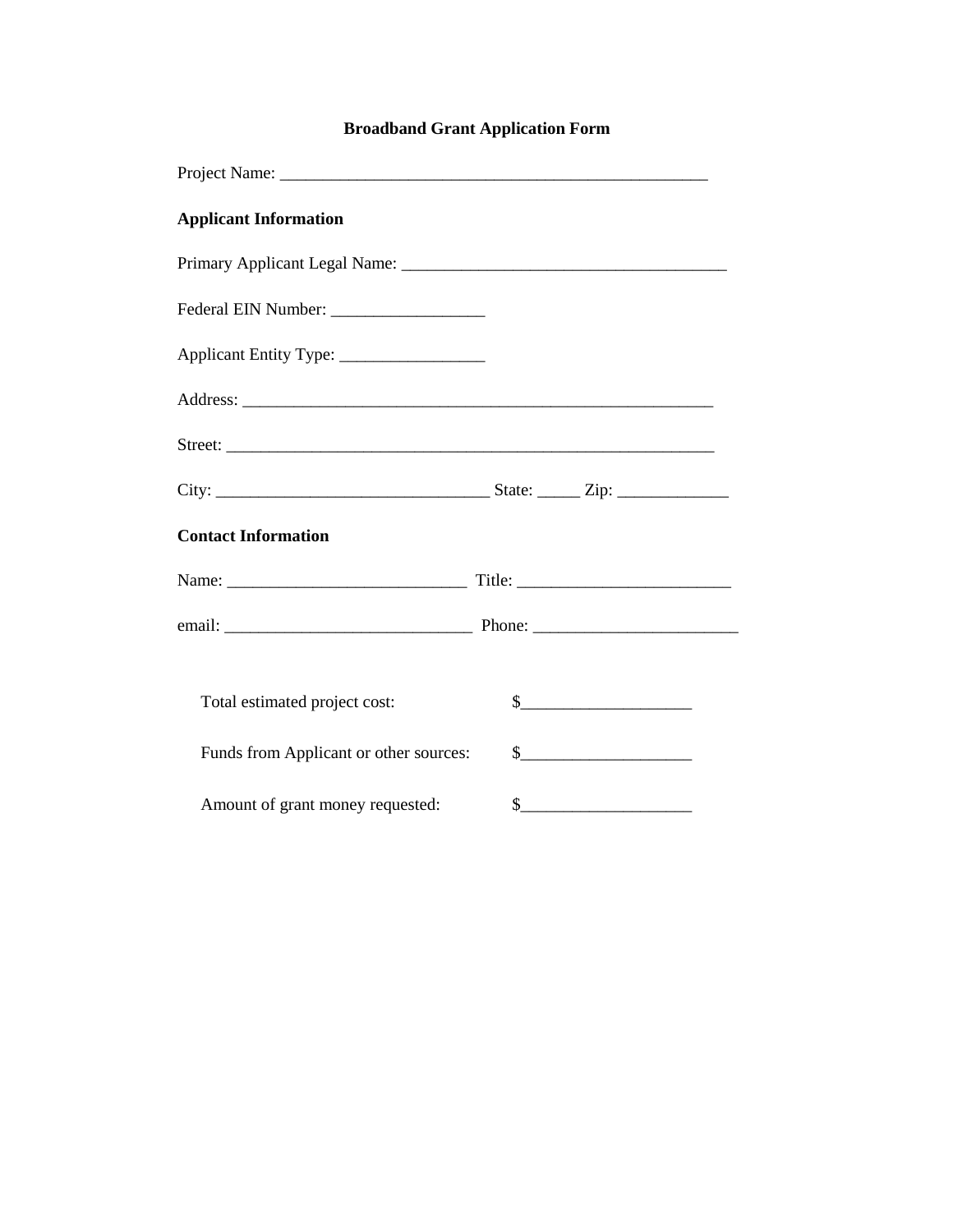### **Executive Summary**

The Executive Summary shall provide the County an overall view of the area to be served. This is the applicant's opportunity to discuss the core aspects of the project and to succinctly articulate why the project deserves funding. Please provide clear links between the project and the benefits to the Proposed Funded Service Area (PFSA). The Executive Summary must provide a general project overview covering the following six categories:

- 1. A description of the PFSA and why the project is needed including the number of households and businesses served.
- 2. A description of the applicant that includes, but is not limited to, the history of the organization and any past or current projects and community related activities or awards.
- 3. An explanation of the total Project costs.
- 4. A general overview of the broadband system to be constructed, including the types of equipment, technologies, and facilities that will be used.
- 5. Documentation describing the procedures used to determine the lack of existing Broadband Service in the PFSA.

At the end of the Executive Summary, please provide a section labeled "Publicly Releasable Project Description" that contains the following information:

- 1. Title of Project
- 2. Proposed Funded Service Area Description
- 3. Brief Description of Project

Any information included in this section may be released to interested parties inquiring about the application including news media and the public, so please provide an adequate description of the project, but do not include any information that should not be made available to the public. Clearly denote the section the applicant agrees is publicly releasable, including where the releasable description begins AND ends.

This Application and the final grant agreement will be subject to the Pennsylvania Right to Know Law; additionally, some and/or all of the supporting documents you provide may also be subject to the Right to Know Law (for more information, see [https://www.openrecords.pa.gov/\)](https://linkprotect.cudasvc.com/url?a=https%3a%2f%2fwww.openrecords.pa.gov%2f&c=E,1,D6g5043j0xWhdxUcpNGInhJjsPbdhlDDAhZekBzG3vVkCIP0VStqg-FIs-UtrjH5dGkrMIwpQ7yhOA7N6LqbDudtZVkK_UQ6yInArKZV8AZxRMPvvk4Sbg,,&typo=1). If you believe some information in a support document or the entire supporting document is exempt under the Right to Know Law, you should physically mark the document as such (separately identifying any information within a document that is not entirely exempt) and the Right to Know Law basis for such exemption.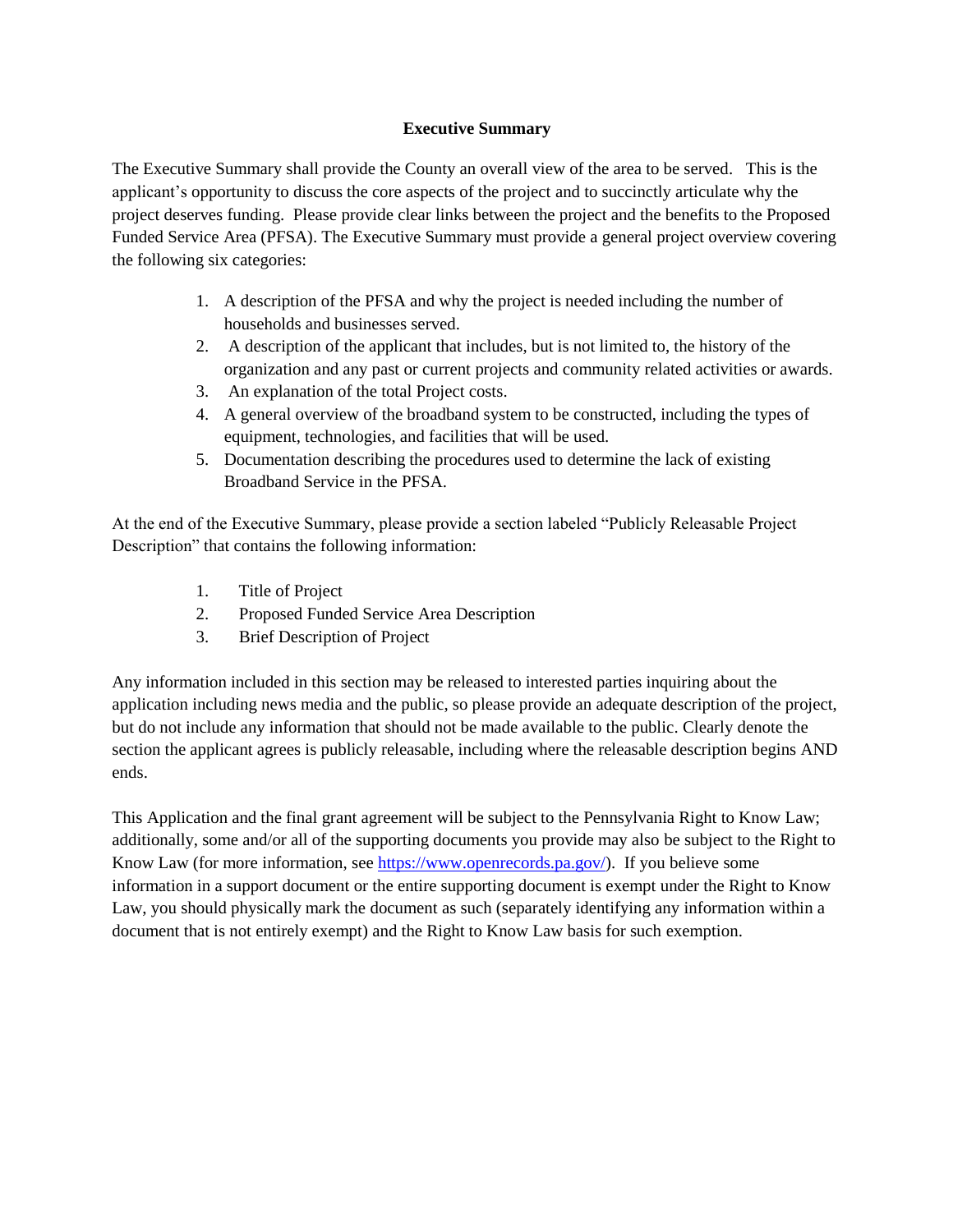### **Grant Award Considerations**

Proposed projects will be considered based upon the issues set forth below. Provide detailed answers to each of the following items, specific to how the project relates to the existing pandemic. The County reserves the right to use any of the information provided that the County deems appropriate when considering applications and/or comparing applications to other applicants. Due to the limited time period for this grant and the desire to increase the availability of broadband to those underserved areas, the issues will not be used for purposes of strictly scoring an application.

- 1. Describe how the proposed project would respond to, mitigate and facilitate compliance with COVID-19 related health measures.
- 2. Provide the City and State of the Applicant. Include local office addresses as well as corporate, main office and headquarters.
- 3. Does the Applicant have fewer than 100 employees?
- 4. Describe the end-user's download, upload and latency speeds as a result of the proposed project.
- 5. Describe the upstream internet, middle-mile, last-mile and customer premise technologies for the proposed project.
- 6. Explain how the project addresses unserved or underserved portions of the county? Describe methods used to determine this.
- 7. Are the proposed service areas considered low- and medium-income?
- 8. Describe how the proposed project will support local municipalities within the county.
- 9. Describe how the proposed project will facilitate distance-learning in connection with school closings.
- 10. Describe how the proposed project will provide solutions for tele-work, remote office and work from home needs.
- 11. Describe how the proposed project will provide broadband, technology and/or communication solutions for remote medical, healthcare and/or tele-medicine within the county.
- 12. Describe how the proposed project will provide broadband, technology and/or communication solutions for police, fire and/or EMS organizations and facilities within the county.
- 13. Describe how the proposed project may provide increased broadband capacity for county offices to support demand for county workers when required to work remotely.
- 14. Describe how the proposed project will improve telework capabilities for residents and businesses.
- 15. Describe how the proposed project may sustain and/or promote tourism within the county.
- 16. Describe how the proposed project may support economic development within the county.
- 17. Will the Applicant be able to complete the building and construction of the proposed project by December 30, 2020? Include any potential risks and specific conditions that should be considered. Projects will only be funded upon completion if operational by December 30, 2020.
- 18. Describe how the Applicant intends to support, operate and maintain the completed project.
- 19. Provide any other criteria that the applicant believes the county may deem valuable in comparing applicants or proposed projects.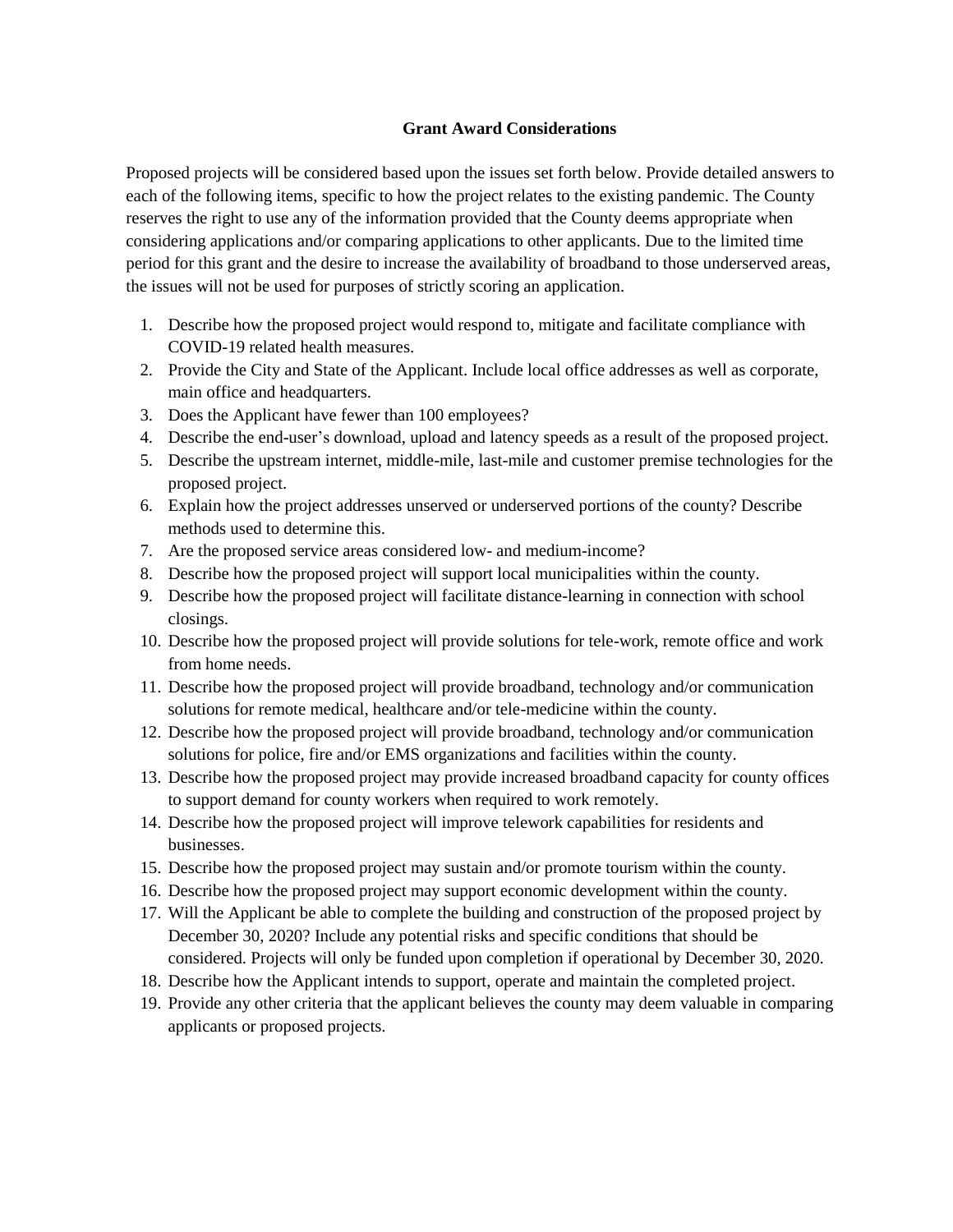## **System Design**

The system design contains all the technical information on the applicant's existing (if applicable) and the proposed system.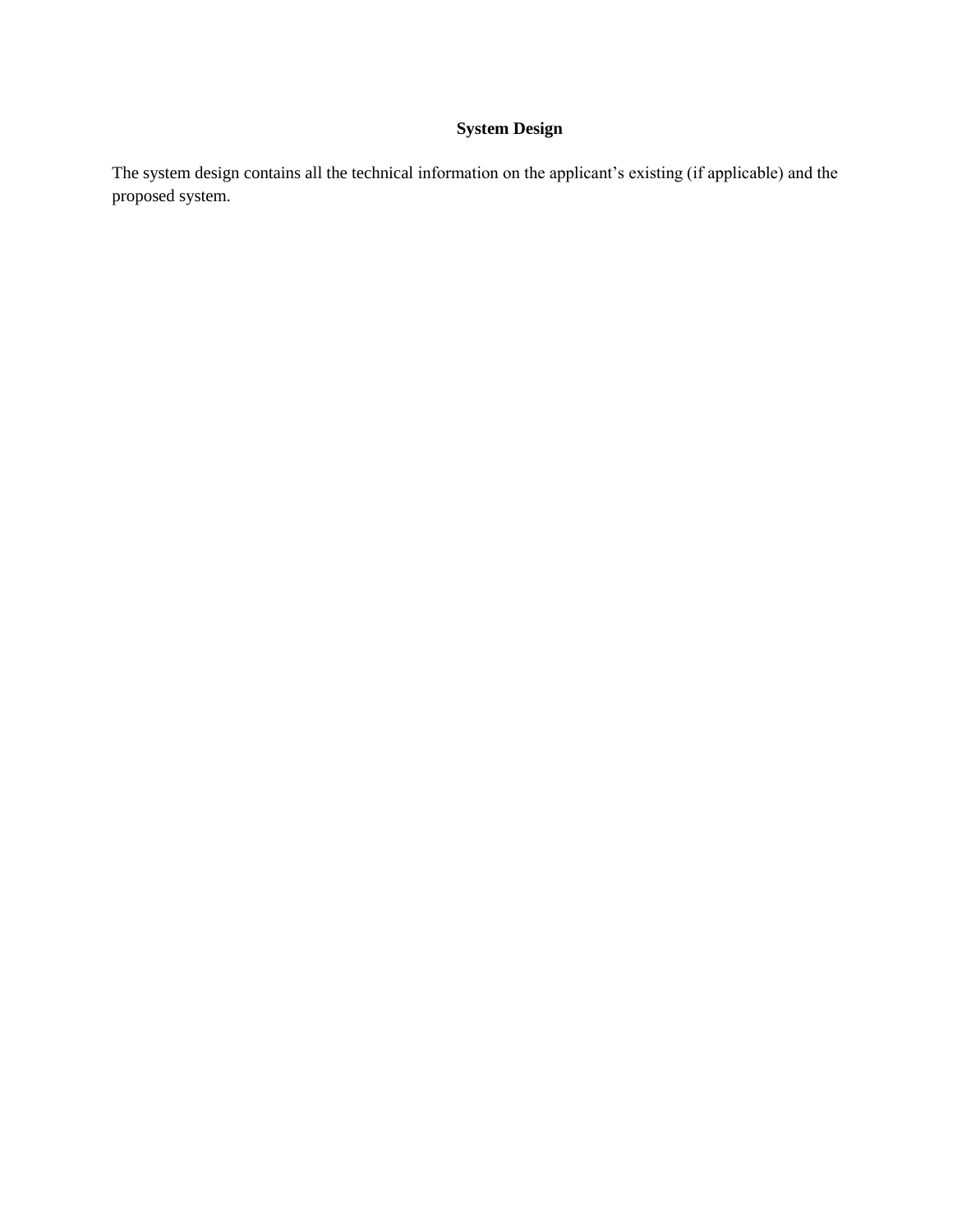# **Service Area Map and Demographics**

Provide maps of the proposed project service areas.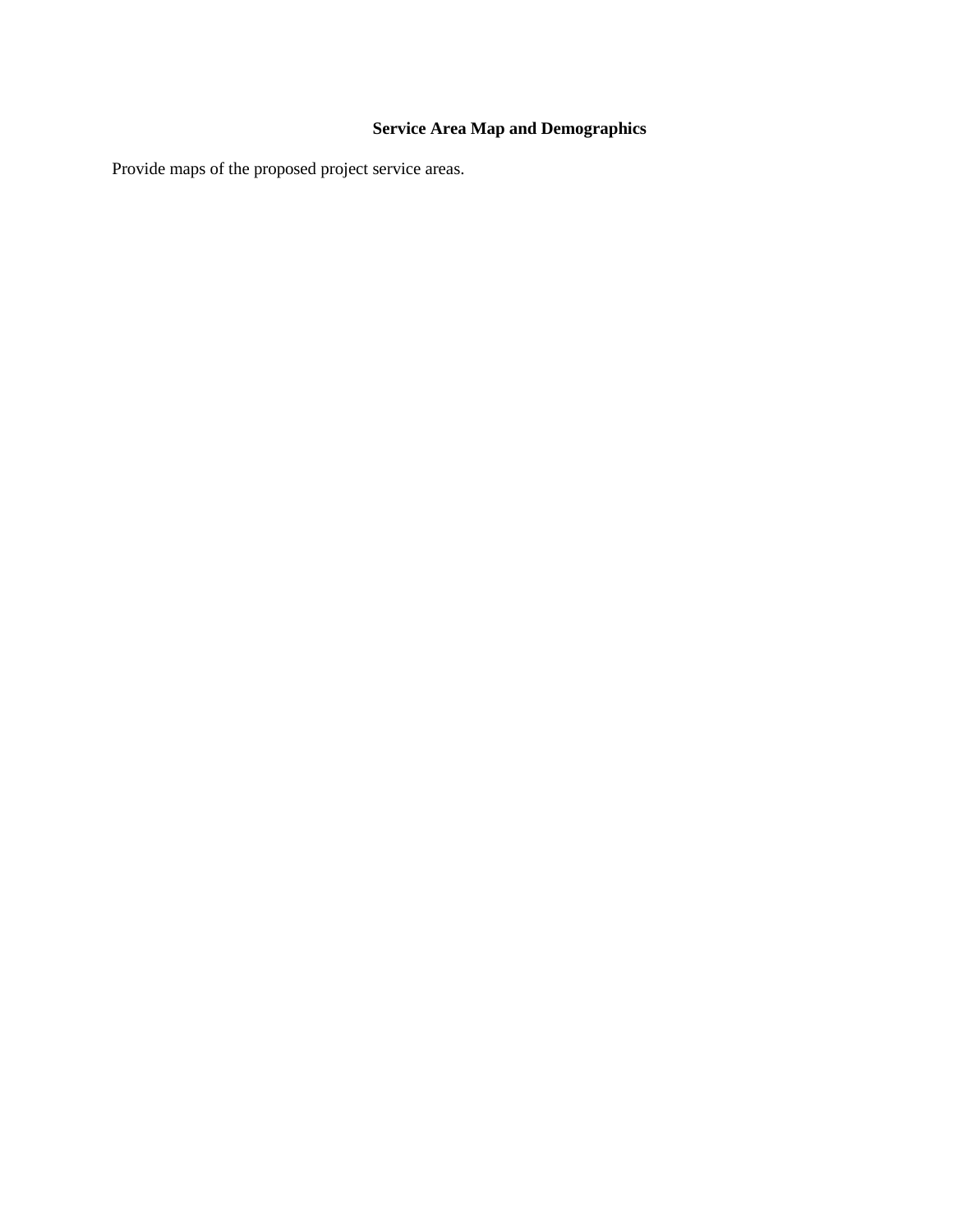### **Scope of Work**

The scope of work must include the following:

- 1. A description of the specific activities and services to be performed under the project.
- 2. Who will carry out the activities and services? Indicate whether construction will be performed by in-house or contracted services.
- 3. A construction build-out schedule and project milestones showing the time frames for accomplishing the Project objectives and activities. All projects must be completed and operational by December 30, 2020 to be eligible for reimbursement.
- 4. A detailed budget of all expenditures related to eligible Grant purposes. The budget should include a descriptive name for each capitalized item or group of items in each category.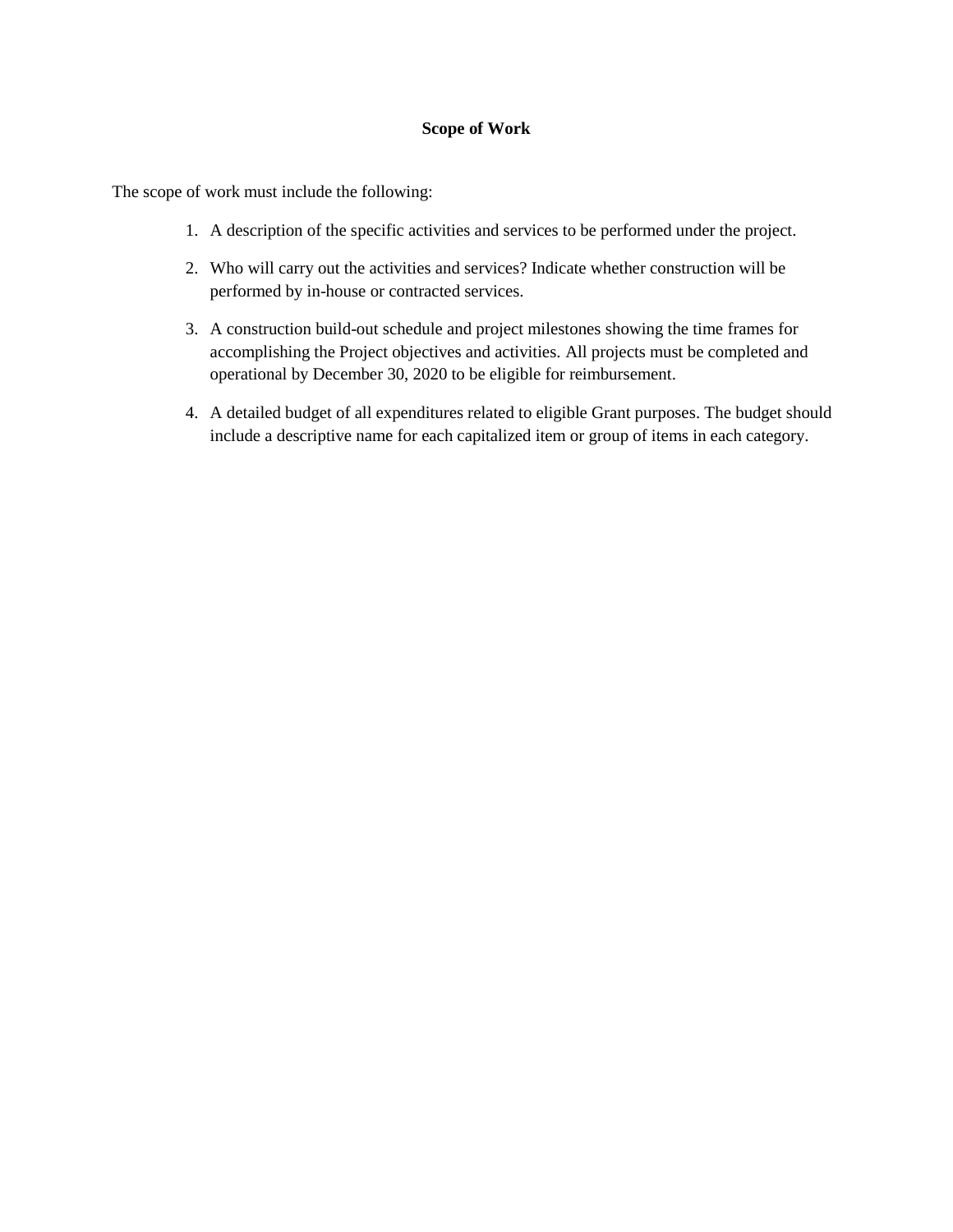### **Financial Information and Sustainability**

The applicant must provide a narrative description demonstrating sustainability of the project from the commencement of the construction to completion and operational; the sufficiency of resources; and the expertise necessary to undertake and complete the project.